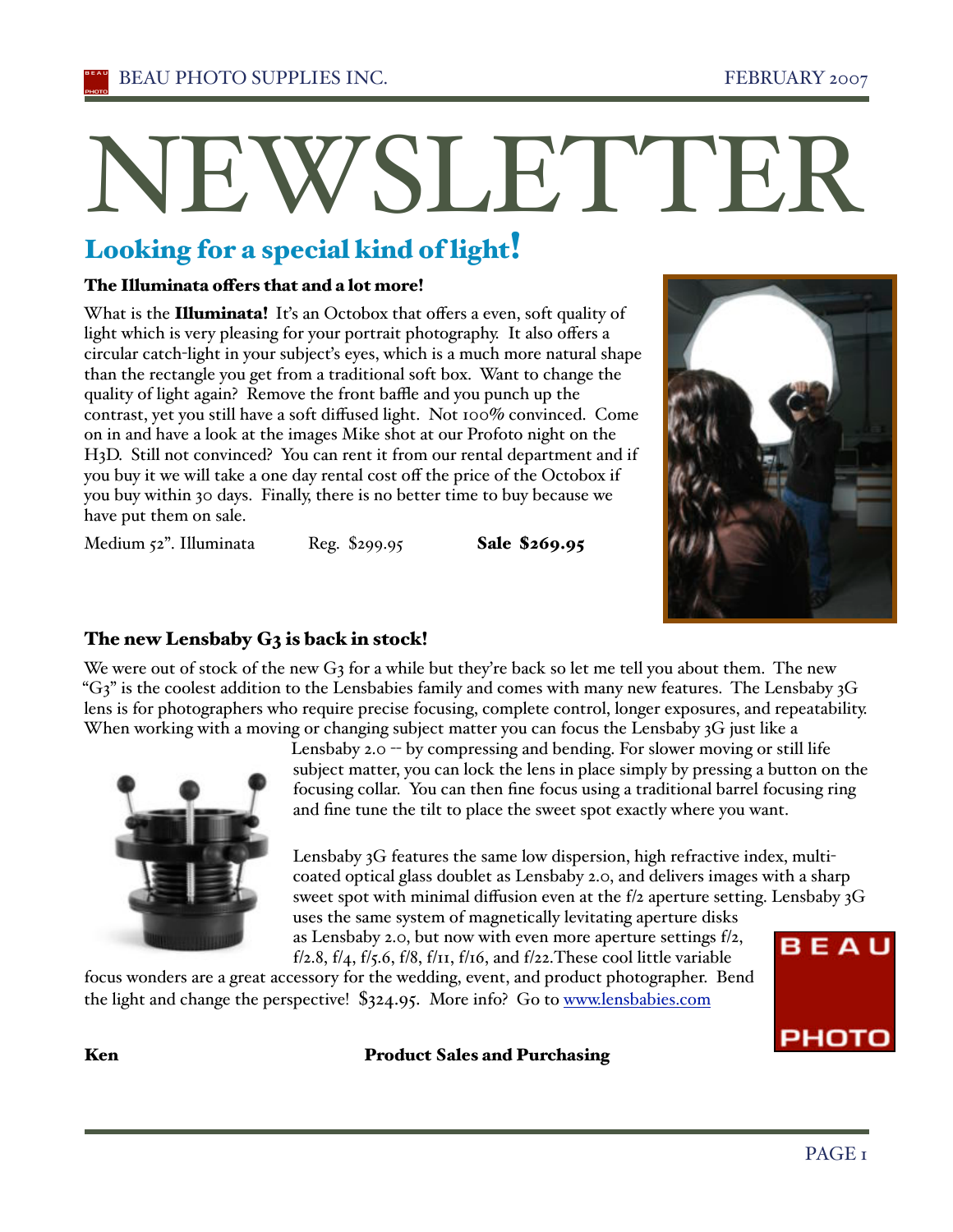# Renaissance Album Price Changes

I mentioned last month that Renaissance Album Pricing would be changing… the changes have now been made. Thanks to the fact that our Canadian dollar is still hanging in there our prices have not really increased, and in some cases have even decreased. Here are some of the highlights:

Library Bound albums hover around the same price points

as last year only increasing or decreasing by only a couple of dollars. Milano albums have experienced an overall decrease of about \$10.00 per cover. The Ventura Self Mount albums were brand new last year and they have quickly become one of our top sellers. This year they see a price drop, which I'm sure will increase their popularity.

| Ventura Album 5x7, 10 Page   | Last Year $\S$ 52.50 | This Year $$38.50$ |
|------------------------------|----------------------|--------------------|
| Ventura Album 8x10, 10 Page  | Last Year $$72.50$   | This Year $$64.50$ |
| Ventura Album IOXIO, IO Page | Last Year $$78.50$   | This Year \$70.00  |

Another notable price change is for the Slip Case, which was also introduced in 2006. It is a special order item and was selling last year for \$104.50. This year you can get your hands on one for only \$48.50.

Renaissance Digital Album pricing will also be changing in the coming days and there will be some new albums to announce in the spring. So stay tuned for the latest in Renaissance and Digital Albums.

#### Deborah Renaissance Album Sales

## TAPRELL LOOMIS – NEW STUFF COMING and OLD STUFF ON SALE!

Our first shipment of TAP's new Black Panel Mounts and Memory Mates is en route. They're black with white trim (very classy!) and compliment the "Flaming" sports mounts beautifully.

So, in order to make room for the new stock, we're clearing out our inventory of brown and marble mounts at the 1,000 price regardless of the size of your order. The sale is on while supplies last. It's a good time to stock up for those early assignments.

Also, our supply of TAP's 2007 brochures is on the same truck, so call to reserve your copy.

#### Barb Albums and Folder Sales

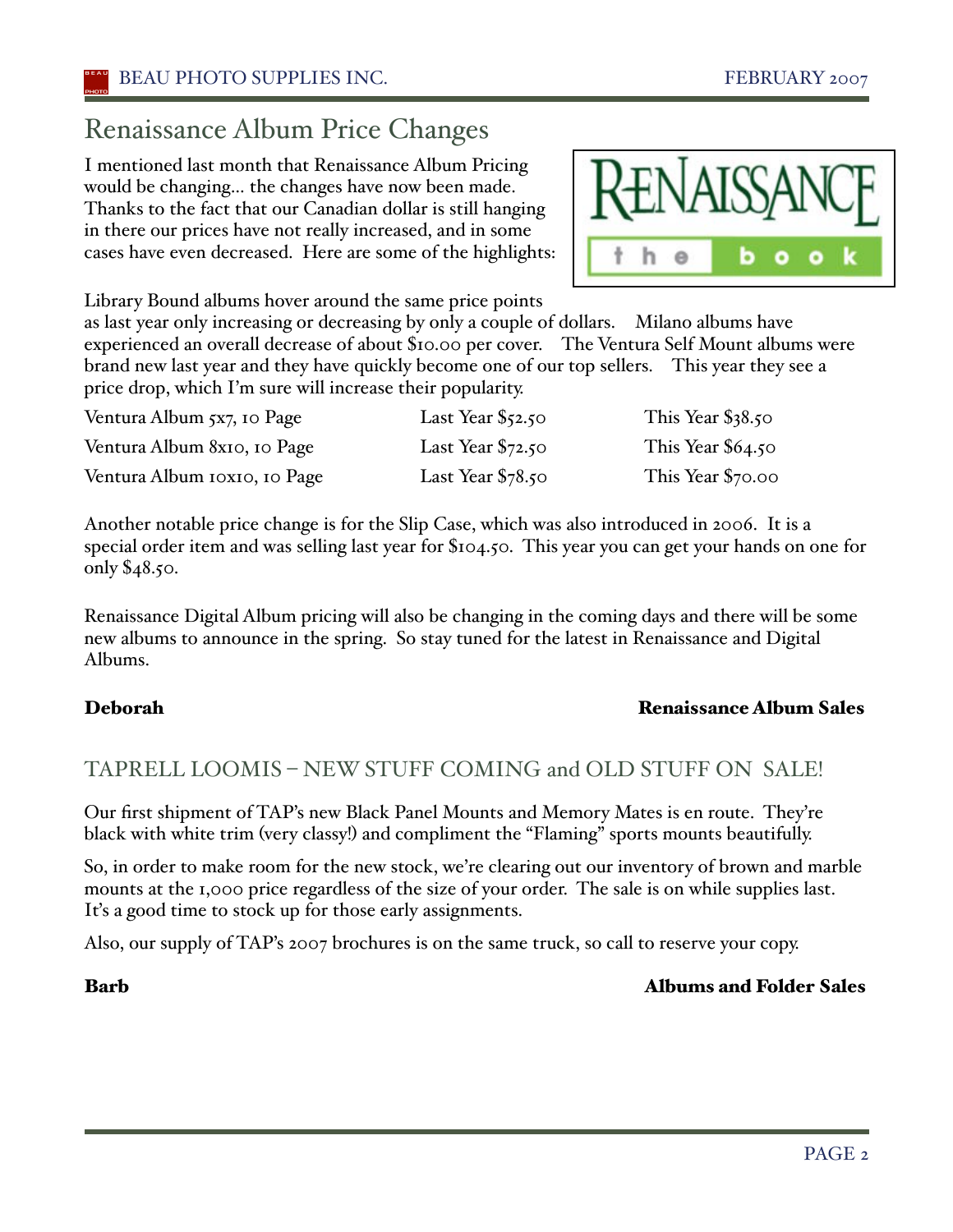#### Ilford Seleium Toner now available!!

Yes, thaťs right; Ilford is successfully continuing to improve and maintain traditional black and white processes. HARMAN SELENIUM TONER enhances the archival stability, and maximum density of prints. The colour and degree of tonal changes achieved will vary according to the type of paper: ranging from cool chocolate-brown, through purplish brown, to little discernable change. The toner is versatile and convenient to use, with a long working dish life. Price: \$21.45

## Crystal Film Department

## PRO SALES NEWS...

#### We now have the new Sekonic L - 758 DR.

This is the ultimate meter for the digital photographer. With this meter you can download your camera's profiles for a more accurate reading. Follow the Sekonic link from the Beau site for all the specs.

#### More deals:

We have a great price on the 8 megapixel Canon Rebel XT at \$739.00.

There are some great deals on used Hasselblads. If you've always wanted one, now is the time to buy one.

There are several rumors regarding new cameras coming out at PMA. Right now we can only guess. We will keep you posted when we hear of any new announcements.

#### Profoto Night

Well in case you haven't heard about it by now, we had a **Profoto** night last week and the turn-out was great and so were the refreshments. Feeling left out? Don't be, the gear will be here for a couple weeks! So if you still want to be one of the first to see some of the newest **Profoto** packs and lights in action drop on in and we will show you some of the great new products offered by **Profoto.** 

#### **The Light Shaping Company**

## Ron Pro Sales

#### RENTAL NEWS!

In the ever-changing world of digital cameras, Hasselblad has come out with their latest addition - the H3D. We now have it in our rental department for those of you who are dreaming of having one and aren't yet ready to run out and buy one! According to their website: "The H3D has been developed around a brand new digital camera engine producing increased lens performance and a new level of image sharpness." It sounds like an impressive camera, and from what we've seen, it is. Have a look at Mike's review in this month's newsletter for more information. We are renting the H<sub>3</sub>D with an 80mm AF lens,  $3 - 2GB \text{ CF}$ cards, 2 batteries, and a firewire card reader. Give us a call for more information. We are also still renting the Hasselblad 132C digital back which will fit on a Hasselblad V series body or a Mamiya RZ Pro II body. We've also have an adaptor for the H-series Hasselblad bodies if you've got one you would like to use.

#### Kathy Rentals



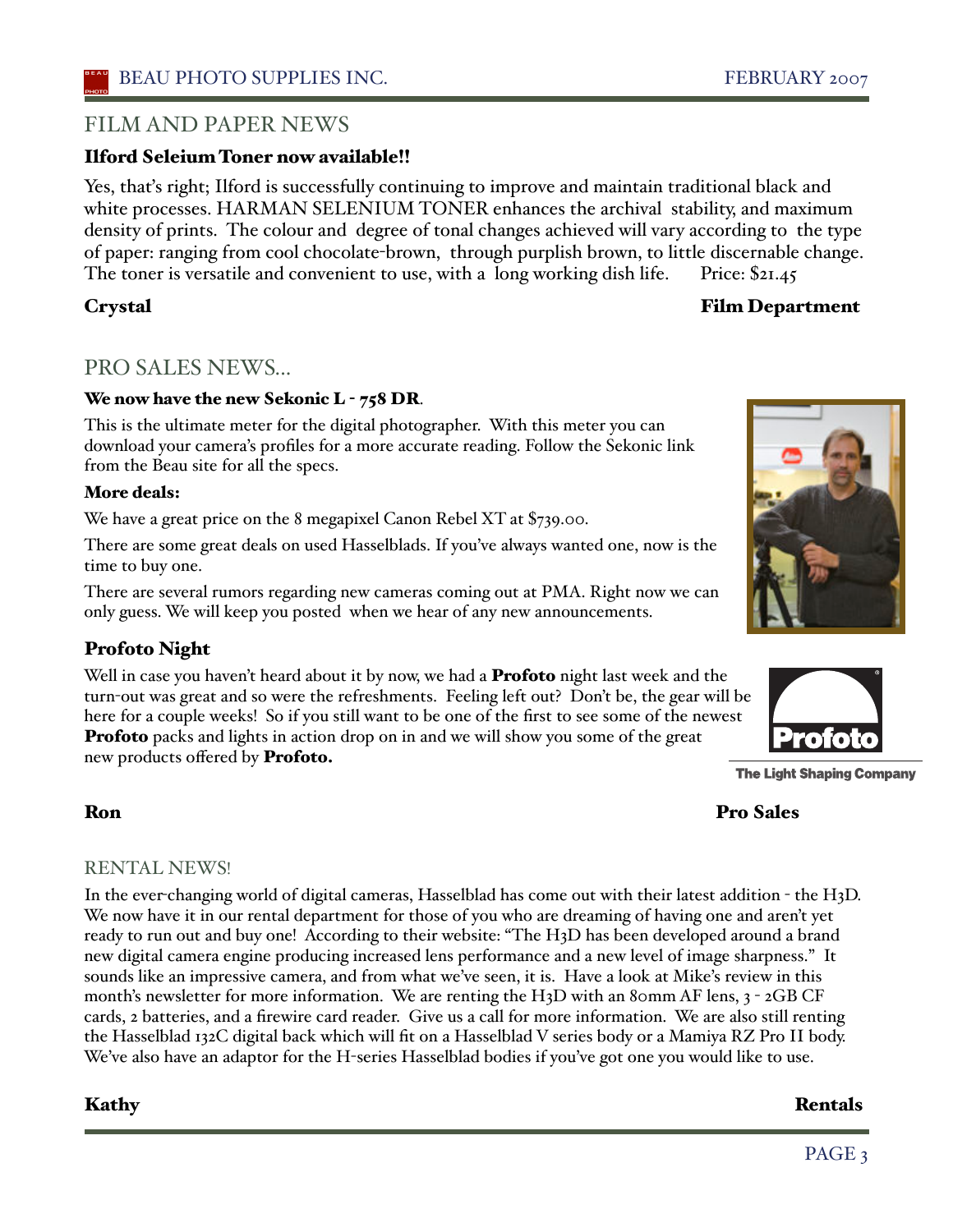### DIGITAL NEWS

#### Canon Deals!

Starting off this month's news are some price drops on select Canon gear including the highly regarded Canon EOS-5D digital SLR. This benchmark full-frame 12Mp digital SLR has now dropped to a new low price of \$3299! If you are looking for the best low-light/high-ISO capable digital SLR in the industry, look no further than the EOS-5D. In addition, if you are a portrait or product photographer and want the most "film-like" shallow depth-of-field shots, a full-frame camera like the EOS-5D is a must. The only other option on the market currently is Canon's much more expensive EOS-1Ds Mark II, so the 5D deserves a close look if full-frame is what you need!

In addition, the 8 million pixel Canon EOS-30D, has also dropped in price to \$1379. This camera is, in many ways, a smaller version of the 5D with all the same metering modes, Picture-Styles, customization features and virtually the same stunning low-light/high-ISO capabilities. Apart from megapixels, the differences are that the EOS-30D is a cropped-sensor digital SLR (1.6x) and will take all of Canon's superb EF-S digital lenses and it does have a pop-up flash, whereas the 5D does not. One benefit of the EF-S mount on the  $30D$  is that it will take Canon's spectacular EF-S 10 -22mm zoom (\$1015), equivalent to a 16-35mm on the full-frame camera. While the 10-22 is not marketed as a "pro" lens, nevertheless it is optically, in my opinion, the finest ultra-wide zoom available for a Canon digital SLR, indeed perhaps for any digital SLR.

Finally, we have a few too many EOS-1D Mark IIN digital SLR's in stock, so we are putting them on sale! This pro-series high speed (8 fps), 8 megapixel, weatherproof digital SLR is on for only \$4299, down from \$4900! This super-rugged camera has a 1.3x cropped sensor, typical superb lowlight/high-ISO capabilities and extremely fast shooting with a deep buffer. It is ideal for sports, photojournalism, wildlife or any extreme shooting conditions. Unlike some sports-oriented cameras, the 1D Mark IIN still has a large 8 Mp file size that is suitable for making excellent enlargements up to 20x30 inches.

#### Hasselblad News

Now shipping from Hasselblad is their H3D series of medium format digital SLRs, available in 22, 31 and 39 megapixel sizes. Capable of virtually any possible use, a full-blown 39 Mp 16-bit image opens as a 223Mb file in Photoshop! Combining the H3D with Hasselblaďs latest FlexColor software (now at version 4.6.5) you gain the benefits of super-fast DNG export if you want to do all your raw conversions in Photoshop or alternatively, you can do all your raw conversion in FlexColor directly to benefit from Hasselblaďs almost magical Digital-Apo-Correction (DAC) feature. DAC is linked to the H3 body's detailed meta-data reporting, where raw files contain very precise information on lens focal length, f-stop and focus distance. This lets FlexColor fully correct images for chromatic aberration and even distortion (residual field curvature). Combine this with Hasselblaďs new 28mm ultra wide lens, and you will have the ideal system for architectural shots, providing perfectly corrected straight lines even at the very edge of the frame with no annoying fringing whatsoever along high-contrast edges. Note that this lens will only work on an H3 body in combination with Hasselblaďs own digital backs and is the widest medium format digital lens available.